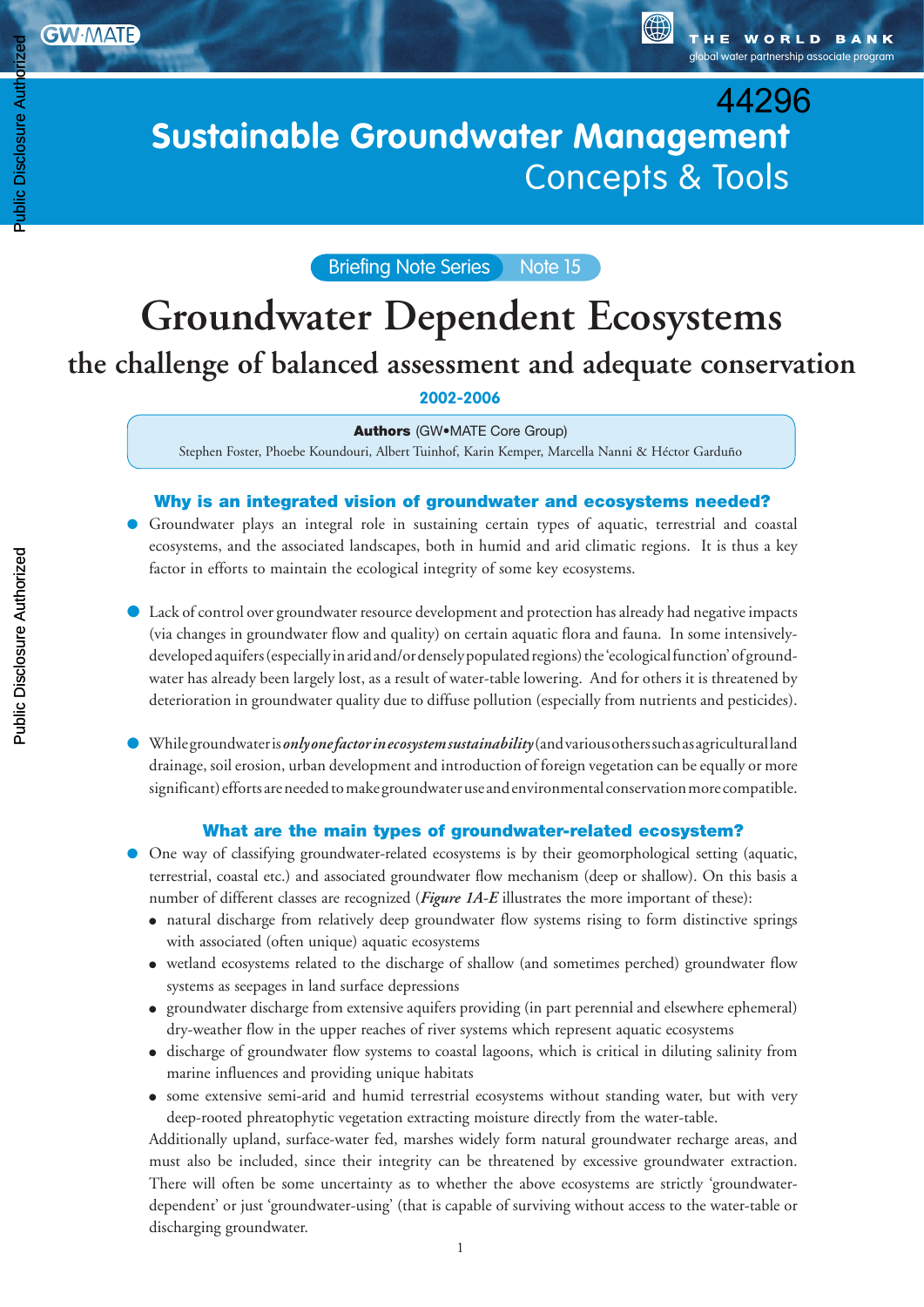0



Figure 1: Main classes of groundwater-related ecosystem and their associated groundwater flow regimes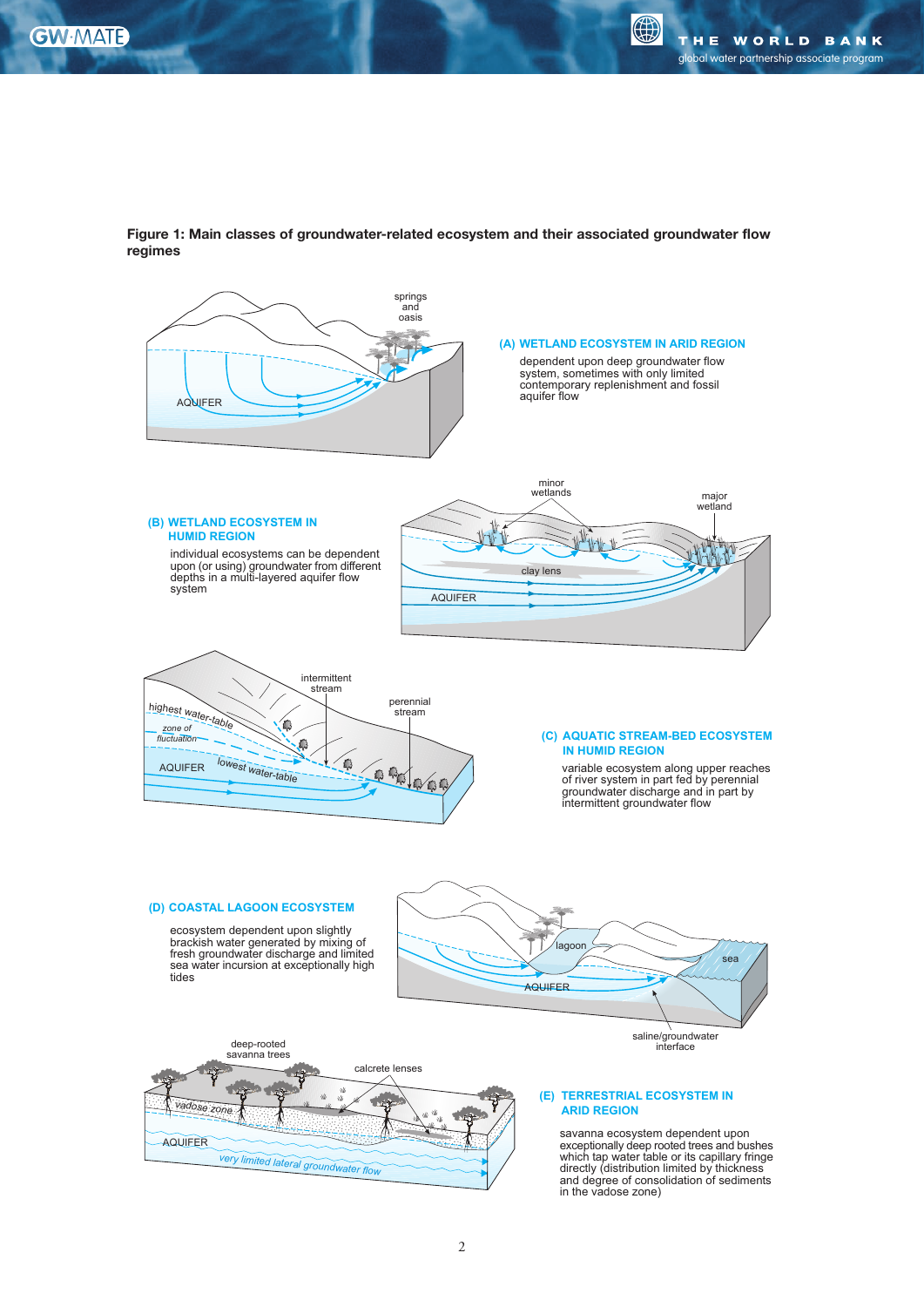#### How does degradation of groundwater-dependent ecosystems arise?

- All groundwater pumping from an aquifer system has some impact on water table levels. But in terms of ecosystem impacts the main physical concern is where the cumulative effects of extraction (usually for agricultural irrigation or urban water supply) cause substantial and persistent water table lowering. This can sometimes also arise, without intensive groundwater use, in situations where the recharge zones of groundwater systems suffer major changes due to deforestation or afforestation, either of which can result in important reductions in aquifer recharge under some circumstances.
- An example of groundwater-fed wetland ecosystems is shown in *Figure 2*. There is often uncertainty about the reaction of individual species to hydrological change and the interdependence of species within a given ecosystem, and thus in defining what level of change in a groundwater system will result in a significant impact. Those species that are naturally exposed to variations in groundwaterbehavior (for example in ephemeral groundwater-fed streams) are likely to show greatest resilience.
- In practice potential ecosystem impacts can be even more complex because:
	- the effect of groundwater quality deterioration, notably increases of nitrate, ammonium or phosphate (even at low concentrations) and/or trace contamination by pesticides, may lead to greater impact than some levels of groundwater flow modification.
	- it is the way in which groundwater discharges into, and interacts with, the surface environment (via the hyporheic zone) that is sometimes critical to aquatic life (Figure 3), and not just the presence of free water
	- whilst certain irreversible changes can occur in relatively short periods (such as the oxidation of wetland or streambed sediments), some species are extremely well adapted to survive during hydrologic extremes and re-appear when groundwater levels rise again



Figure 2: Potential interference of groundwater pumping from a multi-layeded aquifer with different types of associated wetland habitat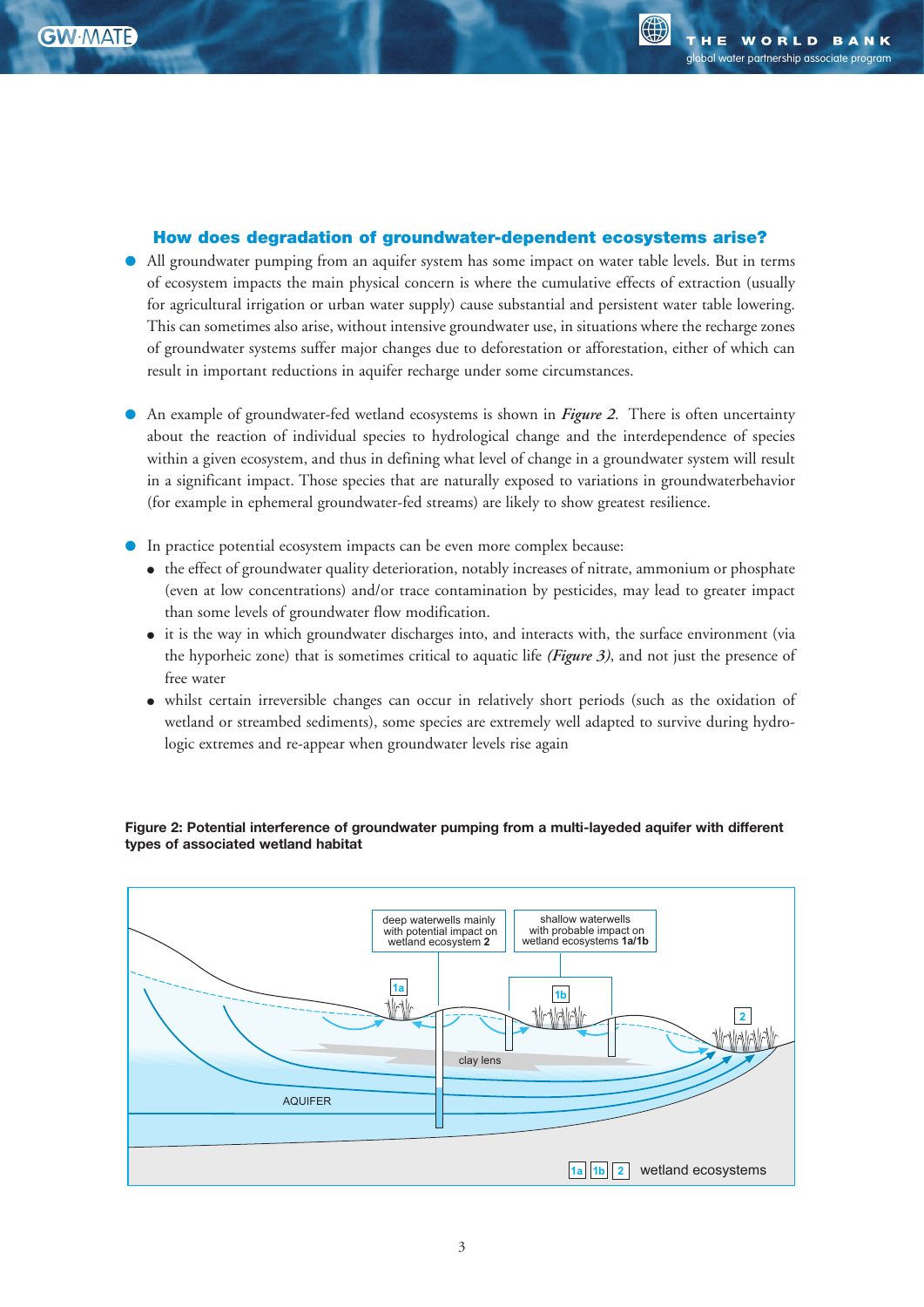$\left(\begin{smallmatrix} 1 & 1 \\ 1 & 1 \end{smallmatrix}\right)$ 





### What can be done to protect groundwater-dependent ecosystems?

- All measures that strengthen the overall governance and practical management of groundwater can contribute, or be adapted, to the cause of protecting dependent ecosystems – this by including criteria to maintain groundwater levels and conserve groundwater quality to meet the requirements of the ecosystem receptor.
- This will often imply greater constraints on the volume and distribution of groundwater extraction than would otherwise have been necessary, together with more severe controls over the generation of groundwater contaminant load than those needed to conserve groundwater at drinking-water quality. A debate is thus often likely to arise over the balance between improving rural livelihoods and sustaining ecosystem health - and this debate needs to be informed by sound technical and socio-economic analysis. But it will always be of central importance for groundwater and environmental 'management planning instruments' to take into account groundwater ecosystem interaction.
- However, social pressures for agricultural development and urban water-supply may be such as to prevent the control of groundwater levels and quality overall in an aquifer system in the interest of ecosystem conservation, and alternatives may need to be pursued such as:
	- lacting selectively to introduce 'protection zones' around wetland ecosystems, capable of assuring the quality of shallow groundwater flow to wetlands and reducing the degree of groundwater level inteference
	- artificial groundwater recharge to supplement groundwater flows and improve groundwater quality over limited areas in the interest of wetland conservation, or even pumped compensation flows from aquifersto wetlands when groundwater levels fall below some critical level.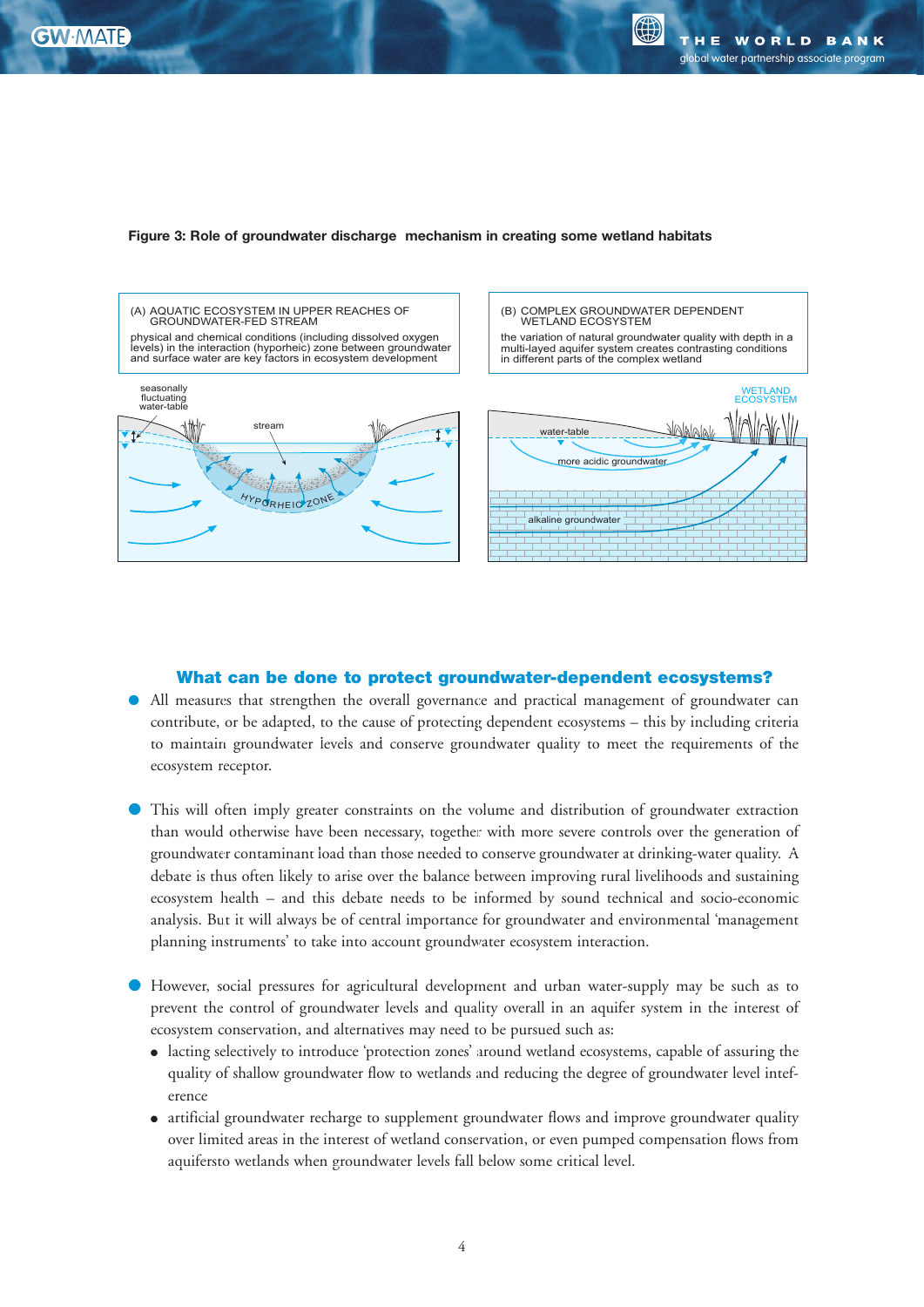**>>}iiÌ**

**!DVISORY 4EAM**

 $\bigoplus$ 

## How can the value of groundwater-dependent ecosystems be assessed?

- The functions performed by groundwater-related ecosystems are an important component of the overall environmental services provided by a groundwater system. An economic assessment of the groundwater-related ecosystems will require clear definition of the benefits of the services provided by the ecosystem concerned **(Table 1)** including :
	- the direct values to the human population in terms of fish and plant production
	- the indirect values from sustaining species biodiversity, habitat and landscape.

And in the latter context it has to be realized that groundwater-related wetlands in arid regions are likely to be of greater significance than hydrogeologically-similar wetlands in more humid regions.

| <b>ECONOMIC</b><br><b>CATEGORY</b> |                              | <b>DESCRIPTION OF VALUE</b>                                                                                                                          | <b>EXAMPLE OF VALUE</b>                                                                                                            | <b>VALUATION</b><br><b>METHOD</b>                                                                                                                                                                                                                                                                                                                                                                        |
|------------------------------------|------------------------------|------------------------------------------------------------------------------------------------------------------------------------------------------|------------------------------------------------------------------------------------------------------------------------------------|----------------------------------------------------------------------------------------------------------------------------------------------------------------------------------------------------------------------------------------------------------------------------------------------------------------------------------------------------------------------------------------------------------|
| USE VALUE                          | <b>Direct</b><br>Use Value   | arises from specific actual<br>and/or planned use of service                                                                                         | wildlife harvesting<br>recreation or amenity                                                                                       | Hedonic Pricing* Residual<br>Value* and other methods **                                                                                                                                                                                                                                                                                                                                                 |
|                                    | <b>Indirect</b><br>Use Value | value of array of resource<br>functions that benefit community indirectly                                                                            | nutrient retention<br>pollution abatement<br>flood control<br>ecosystem support<br>shoreline stabilization<br>soil erosion control | <b>Contingent Valuation</b><br>(in which a sample of<br>individuals in the<br>population is asked to state<br>their willingness to pay for<br>hypothetical scenarios of<br>environmental protection)<br>and <i>Choice Experiment</i><br>(involving highly-structured<br>data generation relying on<br>carefully designed<br>experiments that reveal the<br>factors which influence<br>individual choice) |
|                                    | Option<br>Value              | willingness to pay for guarantee of<br>availability of service for future use                                                                        | potential future benefits<br>of direct and indirect uses                                                                           |                                                                                                                                                                                                                                                                                                                                                                                                          |
| NON-USE VALUE                      | Quasi-<br>Option<br>Value    | willingness to pay to avoid an irreversible<br>commitment to development with<br>uncertain impacts given expectation of<br>improved future knowledge | future value of information<br>from biodiversity conversation                                                                      |                                                                                                                                                                                                                                                                                                                                                                                                          |
|                                    | Existence<br>Value           | arising from understanding service will continue<br>to exist independently of any possible use                                                       | species biodiversity<br>cultural heritage                                                                                          |                                                                                                                                                                                                                                                                                                                                                                                                          |
|                                    | <b>Bequest</b><br>Value      | individual valuation of fact that future<br>generations will have opportunity to enjoy the<br>environmental service                                  |                                                                                                                                    |                                                                                                                                                                                                                                                                                                                                                                                                          |
|                                    | Altruistic<br>Value          | concern that service should be available<br>to others in current generation even if<br>individuals themselves may (or do) not use it                 |                                                                                                                                    |                                                                                                                                                                                                                                                                                                                                                                                                          |

#### **Table 1: Estimation of Total Economic Value of Groundwater-Related Ecosystem**

indicates approach of primary importance in context of most developing nations and thus only these are discussed in the text

- *\** see *GW-MATE Briefing Note 7*
- *\*\** including *Product Function* (involving calculation of the implicit value by measuring the contribution of water to profit in cases where it is important in the production process) and *Replacement Cost* (the additional expenditure arising in response to an environmental change or averting such a change)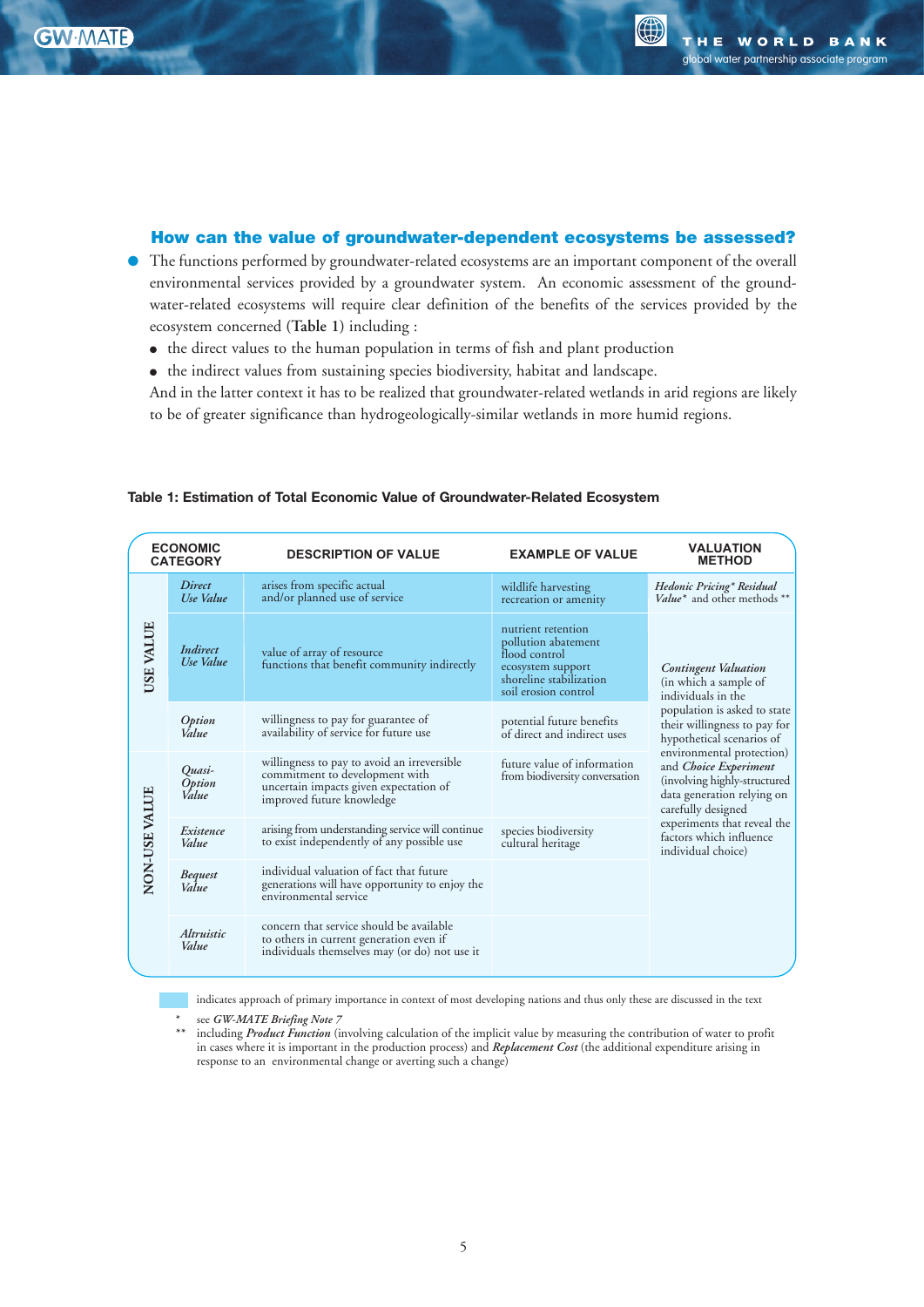**ÀÕ`Ü>ÌiÀÊ >>}iiÌ**

**'ROUNDWATER -ANAGEMENT !DVISORY 4EAM**

- The assessment of groundwater-dependent ecosystem value should preferably take into account both the direct financial benefits to humankind of such ecosystems and also their indirect benefits (arising from social, cultural, aesthetic and ethical considerations). However, in the developing nation context it is recognized that the following direct use values are likely to be of overriding importance:
	- the productivity of harvested plant and animal species
	- 'natural landscapes' and 'wild habitats' of cultural and recreational value for tourism

While the livelihoods of more people depend directly upon the functioning of groundwater-related ecosystems these people are often the most poor and vulnerable members of society, and there is thus a risk that ecosystem value may sometimes be systematically under-estimated.

- In most cases the protection of groundwater-dependent ecosystems will imply greater constraint on the volume and distribution of groundwater extraction than would otherwise have been necessary – together with controls over the generation of contaminant load which could be as severe as those needed to conserve groundwater at drinking-water quality
- Disputes are thus often likely to arise over the balance between improving rural livelihoods and sustaining healthy ecosystems. Decision-making needs to be informed by sound technical and economic analysis, and it is thus important to incorporate economic evaluation into the analysis of management options, through identifying and optimizing their welfare benefits and distributional effects.
- An economic analysis for this purpose will normally entail a relative assessment of the :
	- *cost of protection* in terms of the loss of alternative uses of groundwater and land, and the adminitration of the land-use and groundwater control policy
	- *benefits of protection* in terms of in-situ value of groundwater and groundwater-related ecosystem services.

In this context an analysis based on marginal costs and benefits is likely to be more realistic of the situation on the ground, and scenarios of partial protection (as opposed to total protection) of the groundwater-dependent ecosystem also need to be considered. It should also be apparent that the economic cost-benefit analysis to inform protection policy for groundwater-dependent ecosystems is rather distinct from the subsequent need for a cost effectiveness assessment of different ecosystem protection options.

# What particular institutional and legal arrangements can facilitate the consideration and protection of groundwater environmental functions?

● In developing countries in particular, strong social pressures are likely to arise for further agricultural and urban development, which are likely to impact groundwater-related ecosystems either directly (through increased groundwater extraction) or indirectly (through increased groundwater contaminant load). Thus an important issue in relation to the implementation of groundwater management to protect groundwater-dependent ecosystems is who should be the stakeholder representing the interests of a given ecosystem.

There are a number of possible stakeholders :

● an NGO representing the local community dependent upon the functioning of the ecosystem or generally interested in ecosystem conservation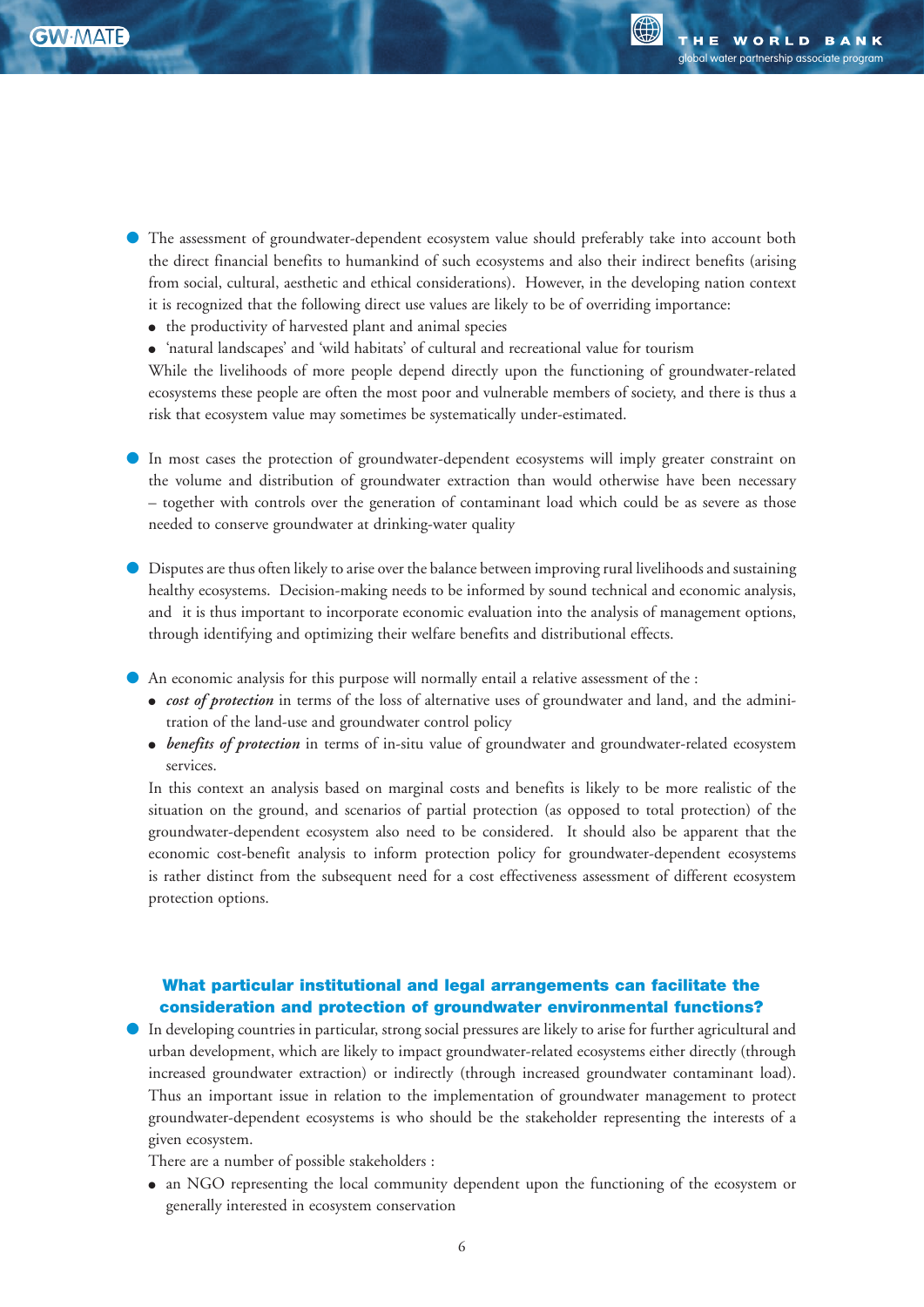(A)

● the local land authority representing the balance of interests of all local land-owners

● an environmental agency at national or local territorial level.

Without the existence of a groundwater use rights system *(GW-MATE Briefing Note 5)* and the participation of a clearly identified stakeholder group *(GW-MATE Briefing Note 6)*, it is unlikely that the interests of groundwater-dependent ecosystem sustainability will get an adequate hearing in the discussion of land and water development options.

- Given the likelihood of significant uncertainty over the precise level of impacts on groundwaterdependent ecosystems likely to arise from a given water resource and/or land development proposal, the regulatory agency *(GW-MATE Briefing Note 4)* generally needs to adopt a decision-making strategy and this will normally have to embrace one or other of the following :
	- the **precautionary principle** of not authorizing any development until ecosystem risks are established and managed (this usually will be too conservative for most developing countries where the needs for land and water development are very pressing)
	- **pragmatic initial development** of groundwater resources with careful monitoring *(GW-MATE Briefing Note 9)*, evaluation and adaptation of development plans in the event of significant impacts.
	- **reserving specific environmental flows** within the overall groundwater resource management strategy and planning *(GW-MATE Briefing Notes 3 &10)* to sustain key wetlands.
- The complexity of estimating the impacts of groundwater extraction and pollution make it difficult to define limits that can be readily measured and legally enforced – but legislation can provide for this by stipulating that 'in cases where stakeholders do not agree with the regulatory authority's determination they can undertake more detailed studies at their own cost'.